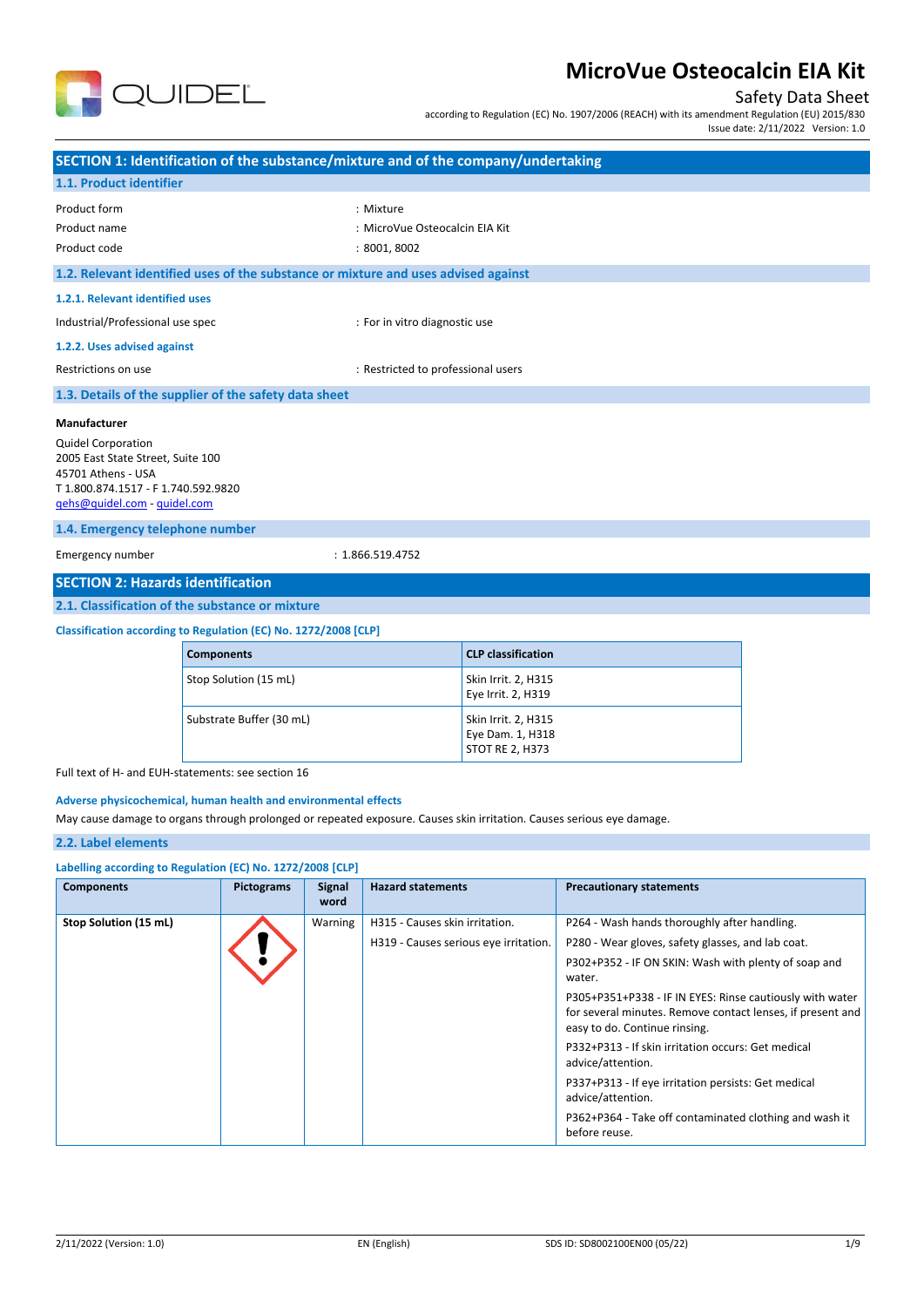

## Safety Data Sheet

according to Regulation (EC) No. 1907/2006 (REACH) with its amendment Regulation (EU) 2015/830 Issue date: 2/11/2022 Version: 1.0

| Substrate Buffer (30 mL) | Danger | H315 - Causes skin irritation.             | P260 - Do not breathe mist, spray.                                                                                                                                       |
|--------------------------|--------|--------------------------------------------|--------------------------------------------------------------------------------------------------------------------------------------------------------------------------|
|                          |        | H318 - Causes serious eye damage.          | P264 - Wash hands thoroughly after handling.                                                                                                                             |
|                          |        | H373 - May cause damage to organs          | P280 - Wear gloves, safety glasses, and lab coat.                                                                                                                        |
|                          |        | through prolonged or repeated<br>exposure. | P302+P352 - IF ON SKIN: Wash with plenty of soap and<br>water.                                                                                                           |
|                          |        |                                            | P305+P351+P338 - IF IN EYES: Rinse cautiously with water<br>for several minutes. Remove contact lenses, if present and<br>easy to do. Continue rinsing.                  |
|                          |        |                                            | P332+P313 - If skin irritation occurs: Get medical<br>advice/attention.                                                                                                  |
|                          |        |                                            | P337+P313 - If eye irritation persists: Get medical<br>advice/attention.                                                                                                 |
|                          |        |                                            | P501 - Dispose of contents/container to hazardous or<br>special waste collection point, in accordance with local,<br>regional, national and/or international regulation. |

#### **2.3. Other hazards**

Contains no PBT/vPvB substances ≥ 0.1% assessed in accordance with REACH Annex XIII

#### **SECTION 3: Composition/information on ingredients**

#### **3.1. Substances**

#### Not applicable

#### **3.2. Mixtures**

| <b>Name</b>              | <b>Chemical name</b> | <b>CAS No</b><br>EC-No. | %         | <b>CLP classification</b>                                                                      |
|--------------------------|----------------------|-------------------------|-----------|------------------------------------------------------------------------------------------------|
| Substrate Buffer (30 mL) | Diethanolamine       | 111-42-2                | $10 - 15$ | Acute Tox. 4 (Oral), H302<br>Skin Irrit. 2, H315<br>Eye Dam. 1, H318<br><b>STOT RE 2, H373</b> |
| Stop Solution (15 mL)    | sodium hydroxide     | 1310-73-2               | $1 - 5$   | Met. Corr. 1, H290<br>Skin Corr. 1A, H314<br>Eye Dam. 1, H318                                  |

## **Specific concentration limits:**

| <b>Name</b>      | <b>Product identifier</b>                                               | <b>Specific concentration limits</b>                                                                                                                        |
|------------------|-------------------------------------------------------------------------|-------------------------------------------------------------------------------------------------------------------------------------------------------------|
| sodium hydroxide | (CAS No) 1310-73-2<br>(EC-No.) 215-185-5<br>(EC Index-No.) 011-002-00-6 | $(0.5 \leq C < 2)$ Eye Irrit. 2, H319<br>$(0.5 \leq C < 2)$ Skin Irrit. 2, H315<br>$(2 \leq C < 5)$ Skin Corr. 1B, H314<br>(5 ≤C < 100) Skin Corr. 1A, H314 |

#### Full text of H- and EUH-statements: see section 16

| <b>SECTION 4: First aid measures</b>                                            |                                                                                                                                                         |
|---------------------------------------------------------------------------------|---------------------------------------------------------------------------------------------------------------------------------------------------------|
| 4.1. Description of first aid measures                                          |                                                                                                                                                         |
| First-aid measures general                                                      | : Get medical advice/attention if you feel unwell.                                                                                                      |
| First-aid measures after inhalation                                             | : Remove person to fresh air and keep comfortable for breathing.                                                                                        |
| First-aid measures after skin contact                                           | : Wash skin with plenty of water. If skin irritation occurs: Get medical advice/attention.                                                              |
| First-aid measures after eye contact                                            | : Rinse cautiously with water for several minutes. Remove contact lenses, if present and easy to do.<br>Continue rinsing. Call a physician immediately. |
| First-aid measures after ingestion                                              | : Call a poison center or a doctor if you feel unwell.                                                                                                  |
| 4.2. Most important symptoms and effects, both acute and delayed                |                                                                                                                                                         |
| Symptoms/effects after skin contact                                             | : Irritation.                                                                                                                                           |
| Symptoms/effects after eye contact                                              | : Serious damage to eyes.                                                                                                                               |
| 4.3. Indication of any immediate medical attention and special treatment needed |                                                                                                                                                         |

Treat symptomatically.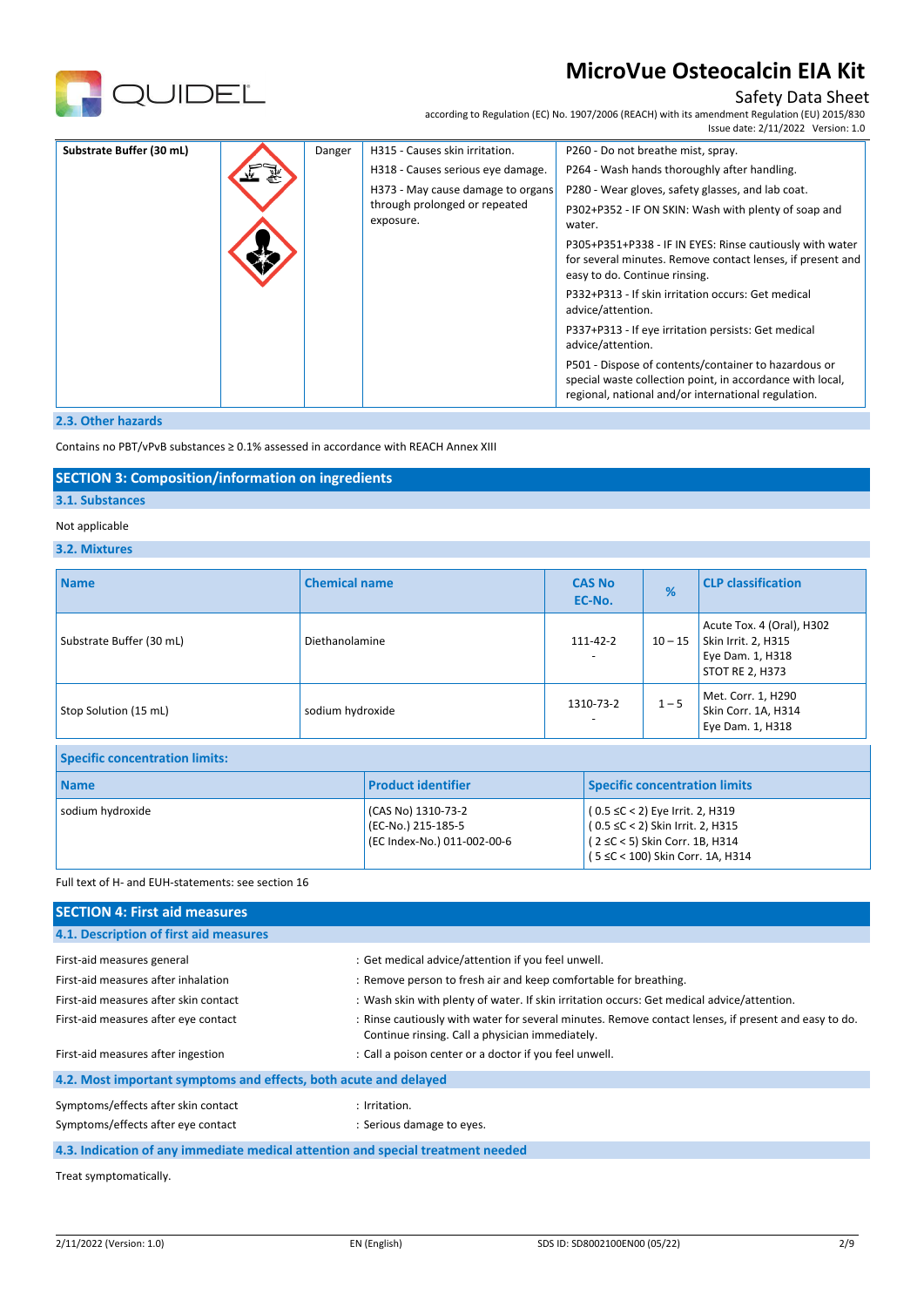

## Safety Data Sheet

according to Regulation (EC) No. 1907/2006 (REACH) with its amendment Regulation (EU) 2015/830

Issue date: 2/11/2022 Version: 1.0

| <b>SECTION 5: Firefighting measures</b>                                    |                     |                                                                 |                                                                                                      |
|----------------------------------------------------------------------------|---------------------|-----------------------------------------------------------------|------------------------------------------------------------------------------------------------------|
| 5.1. Extinguishing media                                                   |                     |                                                                 |                                                                                                      |
| Suitable extinguishing media                                               |                     | : Water spray. Dry powder. Foam. Carbon dioxide.                |                                                                                                      |
| 5.2. Special hazards arising from the substance or mixture                 |                     |                                                                 |                                                                                                      |
| Hazardous decomposition products in case of fire                           |                     | : Toxic fumes may be released.                                  |                                                                                                      |
| 5.3. Advice for firefighters                                               |                     |                                                                 |                                                                                                      |
| Protection during firefighting                                             |                     | apparatus. Complete protective clothing.                        | : Do not attempt to take action without suitable protective equipment. Self-contained breathing      |
| <b>SECTION 6: Accidental release measures</b>                              |                     |                                                                 |                                                                                                      |
| 6.1. Personal precautions, protective equipment and emergency procedures   |                     |                                                                 |                                                                                                      |
| 6.1.1. For non-emergency personnel                                         |                     |                                                                 |                                                                                                      |
| <b>Emergency procedures</b>                                                |                     |                                                                 | : Ventilate spillage area. Do not breathe mist, spray. Avoid contact with skin and eyes.             |
| 6.1.2. For emergency responders                                            |                     |                                                                 |                                                                                                      |
| Protective equipment                                                       |                     | to section 8: "Exposure controls/personal protection".          | : Do not attempt to take action without suitable protective equipment. For further information refer |
| <b>6.2. Environmental precautions</b>                                      |                     |                                                                 |                                                                                                      |
| Avoid release to the environment.                                          |                     |                                                                 |                                                                                                      |
| 6.3. Methods and material for containment and cleaning up                  |                     |                                                                 |                                                                                                      |
| Methods for cleaning up<br>: Take up liquid spill into absorbent material. |                     |                                                                 |                                                                                                      |
| Other information                                                          |                     | : Dispose of materials or solid residues at an authorized site. |                                                                                                      |
| <b>6.4. Reference to other sections</b>                                    |                     |                                                                 |                                                                                                      |
| For further information refer to section 13.                               |                     |                                                                 |                                                                                                      |
| <b>SECTION 7: Handling and storage</b>                                     |                     |                                                                 |                                                                                                      |
| 7.1. Precautions for safe handling                                         |                     |                                                                 |                                                                                                      |
| Precautions for safe handling                                              |                     | mist, spray. Avoid contact with skin and eyes.                  | : Ensure good ventilation of the work station. Wear personal protective equipment. Do not breathe    |
| Hygiene measures                                                           |                     |                                                                 | : Do not eat, drink or smoke when using this product. Always wash hands after handling the product.  |
| 7.2. Conditions for safe storage, including any incompatibilities          |                     |                                                                 |                                                                                                      |
| Storage conditions                                                         |                     | : Store in a well-ventilated place. Keep cool.                  |                                                                                                      |
| 7.3. Specific end use(s)                                                   |                     |                                                                 |                                                                                                      |
| No additional information available                                        |                     |                                                                 |                                                                                                      |
| <b>SECTION 8: Exposure controls/personal protection</b>                    |                     |                                                                 |                                                                                                      |
| 8.1. Control parameters                                                    |                     |                                                                 |                                                                                                      |
| sodium hydroxide (1310-73-2)                                               |                     |                                                                 |                                                                                                      |
| Belgium                                                                    | <b>OEL TWA</b>      |                                                                 | $2 \text{ mg/m}^3$                                                                                   |
| France                                                                     | VME (OEL TWA)       |                                                                 | 2 mg/m <sup>3</sup>                                                                                  |
| United Kingdom                                                             | WEL STEL (OEL STEL) |                                                                 | 2 mg/ $m3$                                                                                           |
| USA - ACGIH                                                                | ACGIH OEL C         |                                                                 | 2 mg/ $m3$                                                                                           |
| USA - OSHA                                                                 | Local name          |                                                                 | Sodium hydroxide                                                                                     |
| USA - OSHA                                                                 | OSHA PEL TWA [1]    |                                                                 | 2 mg/m <sup>3</sup>                                                                                  |
|                                                                            |                     |                                                                 |                                                                                                      |
| diethanolamine (111-42-2)                                                  |                     |                                                                 |                                                                                                      |

| $ $ diethanolamine $(111-42-2)$ |                |                     |  |  |
|---------------------------------|----------------|---------------------|--|--|
| Belgium                         | <b>OEL TWA</b> | 2 mg/m <sup>3</sup> |  |  |
| Belgium                         | OEL TWA [ppm]  | $0.46$ ppm          |  |  |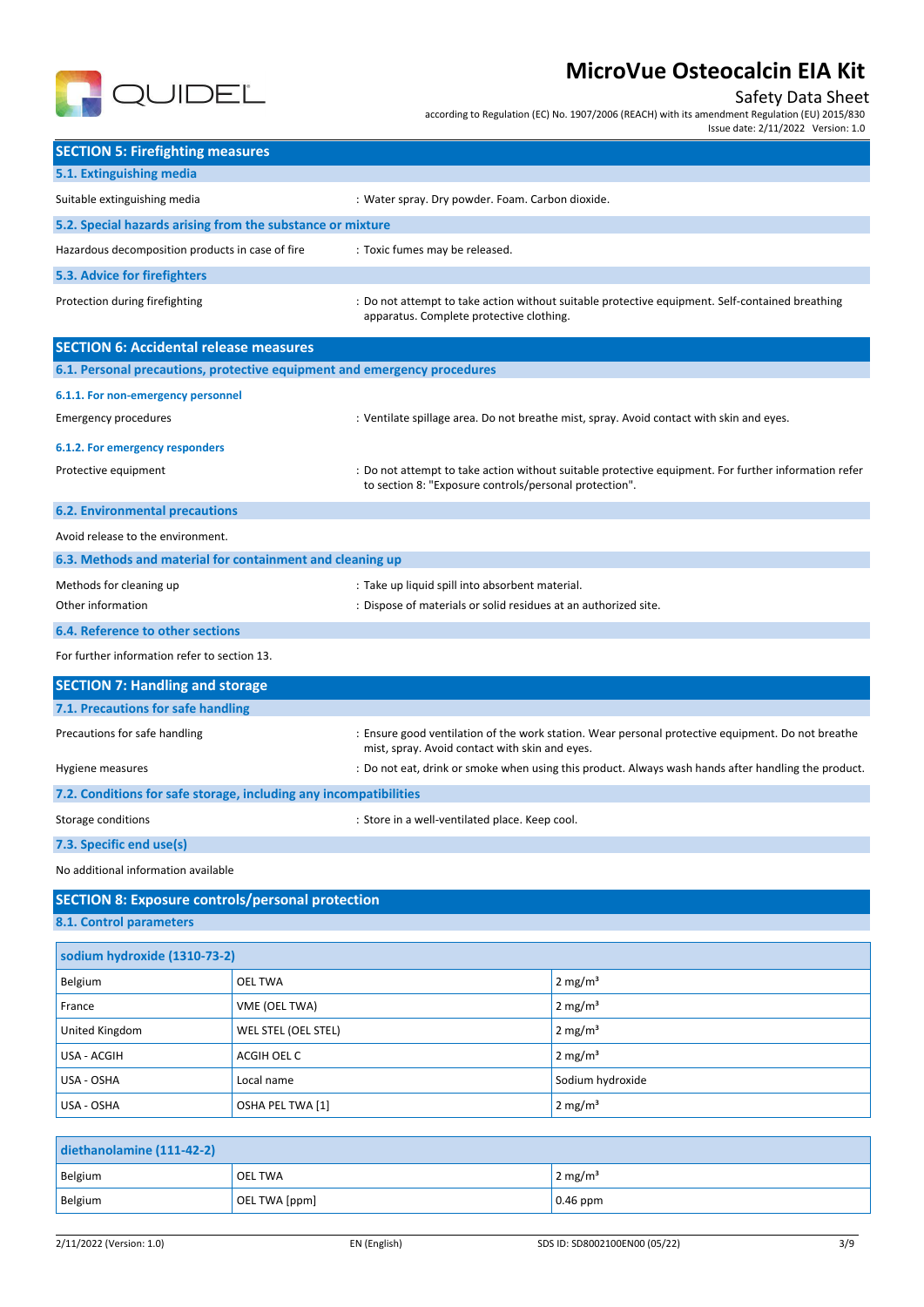

## Safety Data Sheet

according to Regulation (EC) No. 1907/2006 (REACH) with its amendment Regulation (EU) 2015/830 Issue date: 2/11/2022 Version: 1.0

| diethanolamine (111-42-2) |                      |                                                                |  |  |
|---------------------------|----------------------|----------------------------------------------------------------|--|--|
| France                    | VME (OEL TWA)        | 15 mg/m <sup>3</sup>                                           |  |  |
| France                    | VME (OEL TWA) [ppm]  | 3 ppm                                                          |  |  |
| USA - ACGIH               | <b>ACGIH OEL TWA</b> | $\frac{1}{2}$ mg/m <sup>3</sup> (Inhalable fraction and vapor) |  |  |
|                           |                      |                                                                |  |  |

## **8.2. Exposure controls**

#### **Appropriate engineering controls:**

Ensure good ventilation of the work station.

#### **Materials for protective clothing:**

Lab coat

#### **Hand protection:**

Protective gloves

#### **Eye protection:**

Safety glasses

#### **Skin and body protection:**

Wear suitable protective clothing

#### **Respiratory protection:**

In case of insufficient ventilation, wear suitable respiratory equipment

#### **Personal protective equipment symbol(s):**



#### **Environmental exposure controls:**

Avoid release to the environment.

#### **Other information:**

Do not eat, drink or smoke when using this product.

| <b>SECTION 9: Physical and chemical properties</b>         |                            |
|------------------------------------------------------------|----------------------------|
| 9.1. Information on basic physical and chemical properties |                            |
| Physical state                                             | : Liquid                   |
| Colour                                                     | : No data available        |
| Odour                                                      | : No data available        |
| Odour threshold                                            | : No data available        |
| pH                                                         | : Stop Solution, pH < 13   |
|                                                            | : Substrate Buffer, pH 9.9 |
| Relative evaporation rate (butylacetate=1)                 | : No data available        |
| Melting point                                              | : Not applicable           |
| Freezing point                                             | : No data available        |
| Boiling point                                              | : No data available        |
| Flash point                                                | : No data available        |
| Auto-ignition temperature                                  | : No data available        |
| Decomposition temperature                                  | : No data available        |
| Flammability (solid, gas)                                  | : Not applicable           |
| Vapour pressure                                            | : No data available        |
| Relative vapour density at 20 °C                           | : No data available        |
| Relative density                                           | : No data available        |
| Solubility                                                 | : No data available        |
| Partition coefficient n-octanol/water (Log Pow)            | : No data available        |
| Viscosity, kinematic                                       | : No data available        |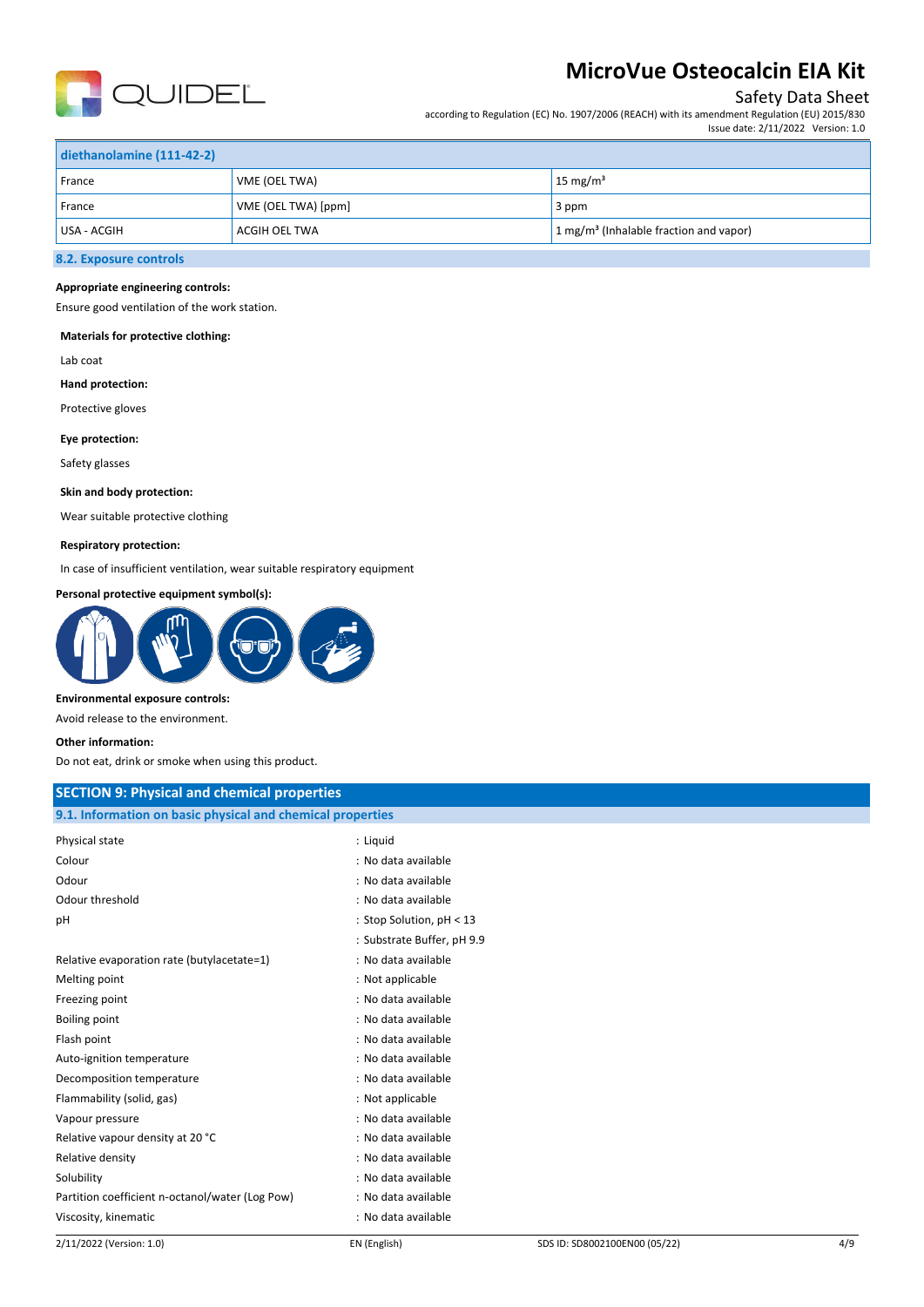

## Safety Data Sheet

according to Regulation (EC) No. 1907/2006 (REACH) with its amendment Regulation (EU) 2015/830 Issue date: 2/11/2022 Version: 1.0

| Viscosity, dynamic      | : No data available |
|-------------------------|---------------------|
| Explosive properties    | : No data available |
| Oxidising properties    | : No data available |
| <b>Explosive limits</b> | : No data available |

#### **9.2. Other information**

No additional information available

| <b>SECTION 10: Stability and reactivity</b> |  |
|---------------------------------------------|--|
|---------------------------------------------|--|

**10.1. Reactivity**

The product is non-reactive under normal conditions of use, storage and transport.

**10.2. Chemical stability**

Stable under normal conditions.

**10.3. Possibility of hazardous reactions**

No dangerous reactions known under normal conditions of use.

**10.4. Conditions to avoid**

None under recommended storage and handling conditions (see section 7).

**10.5. Incompatible materials**

No additional information available

**10.6. Hazardous decomposition products**

Under normal conditions of storage and use, hazardous decomposition products should not be produced.

| <b>SECTION 11: Toxicological information</b> |                                                                      |  |
|----------------------------------------------|----------------------------------------------------------------------|--|
| 11.1. Information on toxicological effects   |                                                                      |  |
| Acute toxicity (oral)                        | : Not classified                                                     |  |
| Acute toxicity (dermal)                      | : Not classified                                                     |  |
| Acute toxicity (inhalation)                  | : Not classified                                                     |  |
| diethanolamine (111-42-2)                    |                                                                      |  |
| LD50 oral rat                                | 620 mg/kg (Rat)                                                      |  |
| LD50 dermal rabbit                           | 7640 mg/kg (Rabbit)                                                  |  |
| Skin corrosion/irritation                    | : Causes skin irritation.                                            |  |
| Serious eye damage/irritation                | : Causes serious eye damage.                                         |  |
| Respiratory or skin sensitisation            | : Not classified                                                     |  |
| Germ cell mutagenicity                       | : Not classified                                                     |  |
| Carcinogenicity                              | : Not classified                                                     |  |
| Reproductive toxicity                        | : Not classified                                                     |  |
| STOT-single exposure                         | : Not classified                                                     |  |
| STOT-repeated exposure                       | : May cause damage to organs through prolonged or repeated exposure. |  |
| Aspiration hazard                            | : Not classified                                                     |  |
| <b>SECTION 12: Ecological information</b>    |                                                                      |  |

| 12.1. Toxicity                                               |                                                                                                                            |     |
|--------------------------------------------------------------|----------------------------------------------------------------------------------------------------------------------------|-----|
| Ecology - general                                            | : The product is not considered harmful to aquatic organisms nor to cause long-term adverse effects<br>in the environment. |     |
| Hazardous to the aquatic environment, short-term<br>(acute)  | : Not classified                                                                                                           |     |
| Hazardous to the aquatic environment, long-term<br>(chronic) | : Not classified                                                                                                           |     |
| sodium hydroxide (1310-73-2)                                 |                                                                                                                            |     |
| LC50 - Fish [1]                                              | 45.4 mg/l (Other, 96 h, Salmo gairdneri, Static system, Fresh water, Experimental value)                                   |     |
| EC50 - Crustacea [1]                                         | 40.4 mg/l (Other, 48 h, Ceriodaphnia sp., Experimental value)                                                              |     |
| 2/11/2022 (Version: 1.0)                                     | EN (English)<br>SDS ID: SD8002100EN00 (05/22)                                                                              | 5/9 |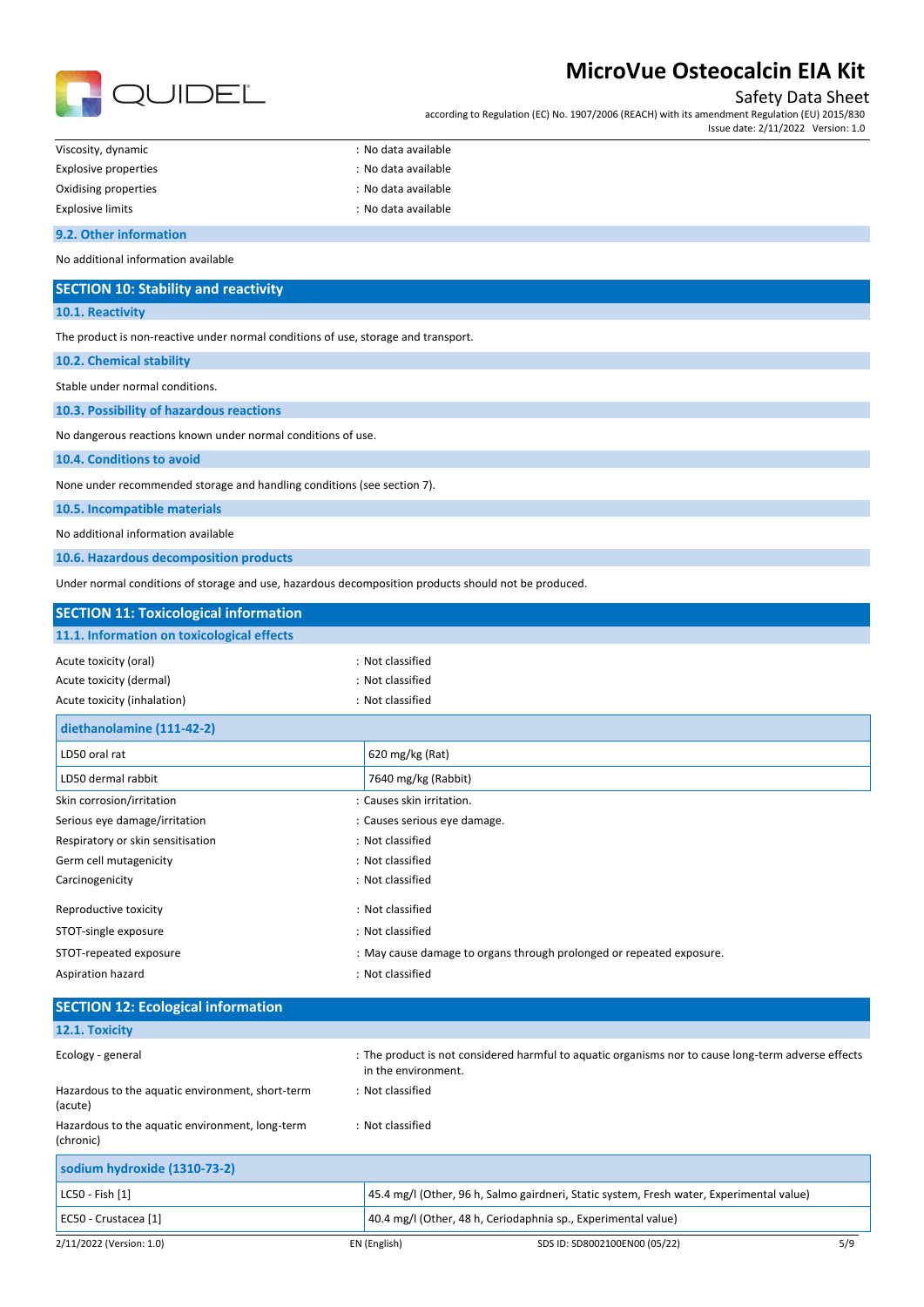

## Safety Data Sheet

according to Regulation (EC) No. 1907/2006 (REACH) with its amendment Regulation (EU) 2015/830 Issue date: 2/11/2022 Version: 1.0

| diethanolamine (111-42-2)                       |                                                                                                                                                                                 |
|-------------------------------------------------|---------------------------------------------------------------------------------------------------------------------------------------------------------------------------------|
| LC50 - Fish [1]                                 | 1664 mg/l (96 h, Pimephales promelas, Static system)                                                                                                                            |
| EC50 - Crustacea [1]                            | 55 mg/l (48 h, Daphnia magna)                                                                                                                                                   |
| EC50 72h - Algae [1]                            | 75 mg/l (Scenedesmus subspicatus)                                                                                                                                               |
| 12.2. Persistence and degradability             |                                                                                                                                                                                 |
| sodium hydroxide (1310-73-2)                    |                                                                                                                                                                                 |
| Persistence and degradability                   | Biodegradability: not applicable.                                                                                                                                               |
| Biochemical oxygen demand (BOD)                 | Not applicable (inorganic)                                                                                                                                                      |
| Chemical oxygen demand (COD)                    | Not applicable (inorganic)                                                                                                                                                      |
| ThOD                                            | Not applicable (inorganic)                                                                                                                                                      |
|                                                 |                                                                                                                                                                                 |
| diethanolamine (111-42-2)                       |                                                                                                                                                                                 |
| Persistence and degradability                   | Biodegradable in the soil. Readily biodegradable in water.                                                                                                                      |
| Biochemical oxygen demand (BOD)                 | 0.22 g $O2/g$ substance                                                                                                                                                         |
| Chemical oxygen demand (COD)                    | 1.52 g $O_2/g$ substance                                                                                                                                                        |
| ThOD                                            | 2.13 $g O2/g$ substance                                                                                                                                                         |
| BOD (% of ThOD)                                 | 0.1                                                                                                                                                                             |
| 12.3. Bioaccumulative potential                 |                                                                                                                                                                                 |
| sodium hydroxide (1310-73-2)                    |                                                                                                                                                                                 |
| Bioaccumulative potential                       | Not bioaccumulative.                                                                                                                                                            |
|                                                 |                                                                                                                                                                                 |
| diethanolamine (111-42-2)                       |                                                                                                                                                                                 |
| Partition coefficient n-octanol/water (Log Pow) | $-2.18 - -1.43$ (Experimental value)                                                                                                                                            |
| Bioaccumulative potential                       | Not bioaccumulative.                                                                                                                                                            |
| 12.4. Mobility in soil                          |                                                                                                                                                                                 |
| sodium hydroxide (1310-73-2)                    |                                                                                                                                                                                 |
| Ecology - soil                                  | No (test)data on mobility of the substance available.                                                                                                                           |
| 12.5. Results of PBT and vPvB assessment        |                                                                                                                                                                                 |
| <b>Component</b>                                |                                                                                                                                                                                 |
| diethanolamine (111-42-2)                       | This substance/mixture does not meet the PBT criteria of REACH regulation, annex XIII<br>This substance/mixture does not meet the vPvB criteria of REACH regulation, annex XIII |
| sodium hydroxide (1310-73-2)                    | This substance/mixture does not meet the PBT criteria of REACH regulation, annex XIII<br>This substance/mixture does not meet the vPvB criteria of REACH regulation, annex XIII |
| 12.6. Other adverse effects                     |                                                                                                                                                                                 |
| No additional information available             |                                                                                                                                                                                 |
| <b>SECTION 13: Disposal considerations</b>      |                                                                                                                                                                                 |
|                                                 |                                                                                                                                                                                 |

| 13.1. Waste treatment methods   |                                                                                               |
|---------------------------------|-----------------------------------------------------------------------------------------------|
| Regional legislation (waste)    | : Disposal must be done according to official regulations.                                    |
| Waste treatment methods         | : Dispose of contents/container in accordance with licensed collector's sorting instructions. |
| Sewage disposal recommendations | : Disposal must be done according to official regulations.                                    |
| Ecology - waste materials       | : Avoid release to the environment.                                                           |
| ----------                      |                                                                                               |

### **SECTION 14: Transport information** In accordance with ADR / IMDG / IATA / ADN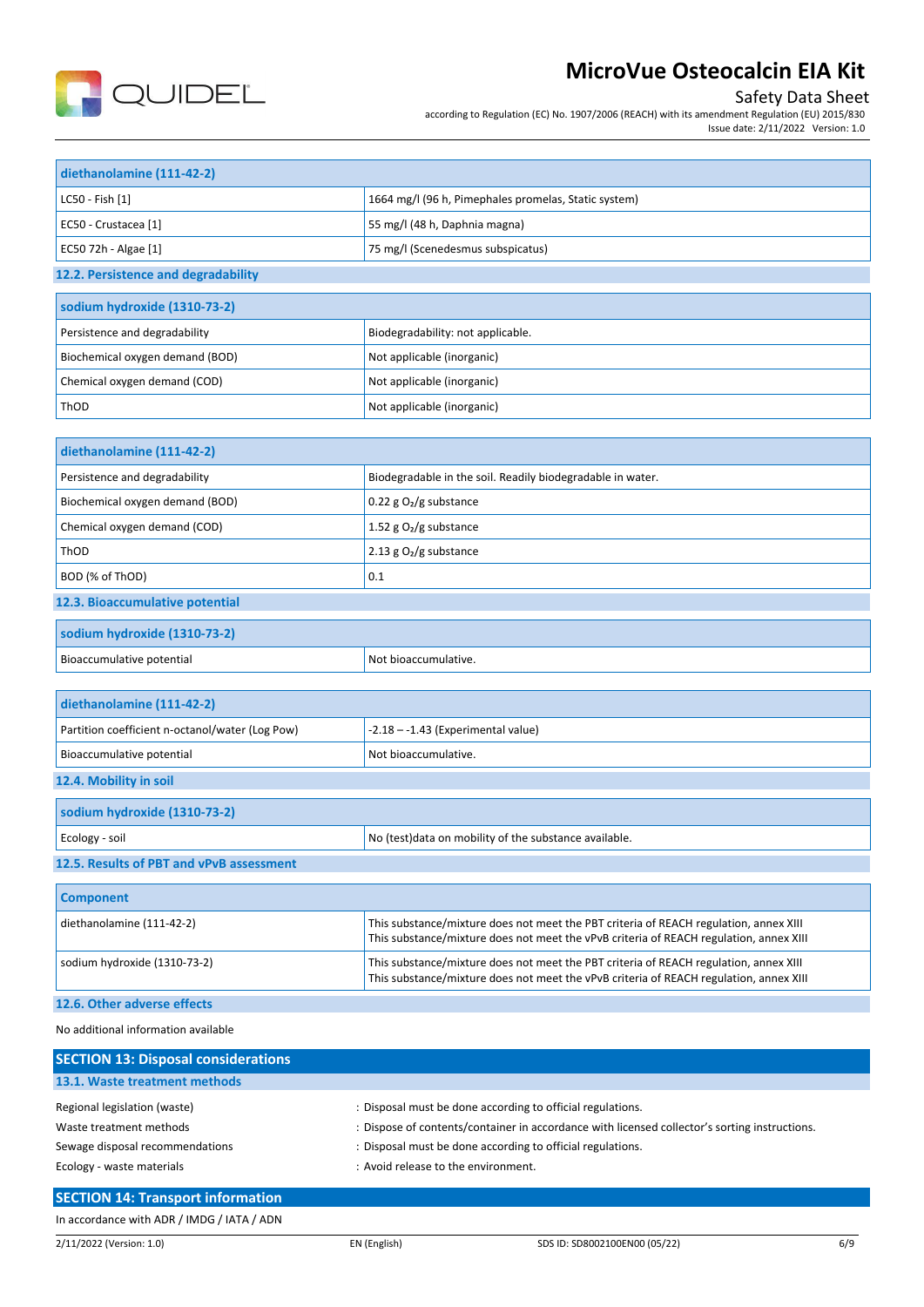

## Safety Data Sheet

according to Regulation (EC) No. 1907/2006 (REACH) with its amendment Regulation (EU) 2015/830 Issue date: 2/11/2022 Version: 1.0

| 14.1. UN number                                                                                      |                                                                                  |
|------------------------------------------------------------------------------------------------------|----------------------------------------------------------------------------------|
| UN-No. (ADR)                                                                                         | : Not regulated                                                                  |
| UN-No. (IMDG)                                                                                        | : Not regulated                                                                  |
| UN-No. (IATA)                                                                                        | : Not regulated                                                                  |
| UN-No. (ADN)                                                                                         | : Not regulated                                                                  |
| 14.2. UN proper shipping name                                                                        |                                                                                  |
| Proper Shipping Name (ADR)                                                                           | : Not regulated                                                                  |
| Proper Shipping Name (IMDG)                                                                          | : Not regulated                                                                  |
| Proper Shipping Name (IATA)                                                                          | : Not regulated                                                                  |
| Proper Shipping Name (ADN)                                                                           | : Not regulated                                                                  |
| 14.3. Transport hazard class(es)                                                                     |                                                                                  |
| <b>ADR</b>                                                                                           |                                                                                  |
| Transport hazard class(es) (ADR)                                                                     | : Not regulated                                                                  |
| <b>IMDG</b>                                                                                          |                                                                                  |
| Transport hazard class(es) (IMDG)                                                                    | : Not regulated                                                                  |
| <b>IATA</b>                                                                                          |                                                                                  |
| Transport hazard class(es) (IATA)                                                                    | : Not regulated                                                                  |
| <b>ADN</b>                                                                                           |                                                                                  |
| Transport hazard class(es) (ADN)                                                                     | : Not regulated                                                                  |
| 14.4. Packing group                                                                                  |                                                                                  |
| Packing group (ADR)                                                                                  | : Not regulated                                                                  |
| Packing group (IMDG)                                                                                 | : Not regulated                                                                  |
| Packing group (IATA)                                                                                 | : Not regulated                                                                  |
| Packing group (ADN)                                                                                  | : Not regulated                                                                  |
| 14.5. Environmental hazards                                                                          |                                                                                  |
| Dangerous for the environment                                                                        | : No                                                                             |
| Marine pollutant                                                                                     | : No                                                                             |
| Other information                                                                                    | : No supplementary information available                                         |
| 14.6. Special precautions for user                                                                   |                                                                                  |
| <b>Overland transport</b>                                                                            |                                                                                  |
| Not regulated                                                                                        |                                                                                  |
| <b>Transport by sea</b>                                                                              |                                                                                  |
| Not regulated                                                                                        |                                                                                  |
| Air transport                                                                                        |                                                                                  |
| Not regulated                                                                                        |                                                                                  |
| Inland waterway transport                                                                            |                                                                                  |
| Not regulated                                                                                        |                                                                                  |
| 14.7. Transport in bulk according to Annex II of Marpol and the IBC Code                             |                                                                                  |
| Not applicable                                                                                       |                                                                                  |
| <b>SECTION 15: Regulatory information</b>                                                            |                                                                                  |
| 15.1. Safety, health and environmental regulations/legislation specific for the substance or mixture |                                                                                  |
| 15.1.1. EU-Regulations                                                                               |                                                                                  |
| Contains no REACH substances with Annex XVII restrictions                                            |                                                                                  |
| Contains no substance on the REACH candidate list                                                    |                                                                                  |
| Contains no REACH Annex XIV substances                                                               |                                                                                  |
| 15.1.2. National regulations                                                                         |                                                                                  |
| Germany                                                                                              |                                                                                  |
| Regulatory reference                                                                                 | : WGK 1, Slightly hazardous to water (Classification according to AwSV, Annex 1) |
|                                                                                                      |                                                                                  |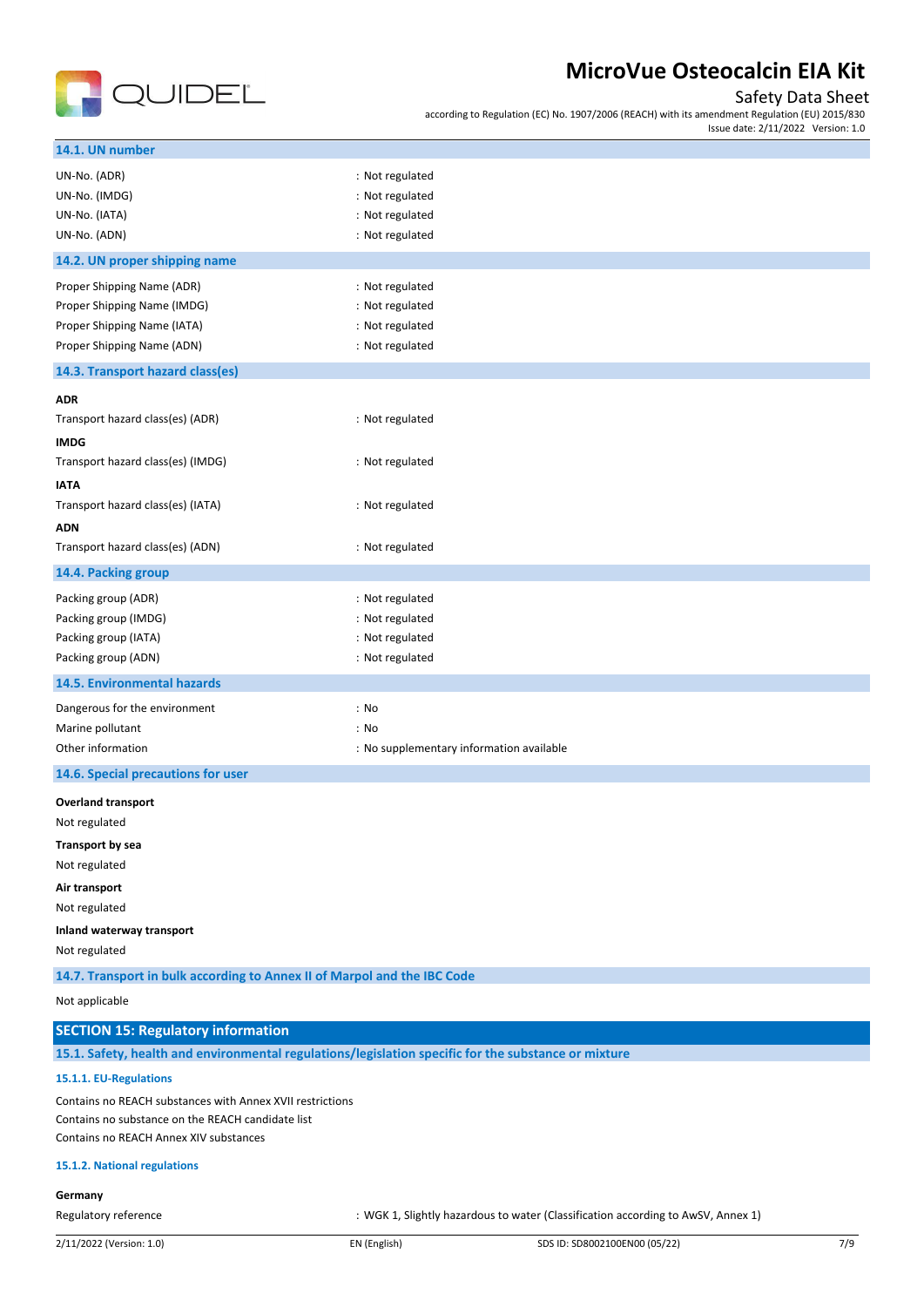

## Safety Data Sheet

according to Regulation (EC) No. 1907/2006 (REACH) with its amendment Regulation (EU) 2015/830 Issue date: 2/11/2022 Version: 1.0

| <b>Employment restrictions</b>                       | : Observe restrictions according Act on the Protection of Working Mothers (MuSchG)                      |
|------------------------------------------------------|---------------------------------------------------------------------------------------------------------|
|                                                      | Observe restrictions according Act on the Protection of Young People in Employment (JArbSchG)           |
| Hazardous Incident Ordinance (12. BImSchV)           | : Is not subject of the 12. BlmSchV (Hazardous Incident Ordinance)                                      |
| <b>Netherlands</b>                                   |                                                                                                         |
| SZW-lijst van kankerverwekkende stoffen              | : None of the components are listed                                                                     |
| SZW-lijst van mutagene stoffen                       | : None of the components are listed                                                                     |
| SZW-lijst van reprotoxische stoffen - Borstvoeding   | : None of the components are listed                                                                     |
| SZW-lijst van reprotoxische stoffen - Vruchtbaarheid | : None of the components are listed                                                                     |
| SZW-lijst van reprotoxische stoffen - Ontwikkeling   | : None of the components are listed                                                                     |
| <b>Denmark</b>                                       |                                                                                                         |
| Danish National Regulations                          | : Young people below the age of 18 years are not allowed to use the product                             |
|                                                      | Pregnant/breastfeeding women working with the product must not be in direct contact with the<br>product |

#### **15.2. Chemical safety assessment**

No chemical safety assessment has been carried out

## **SECTION 16: Other information Indication of changes:** New EU SDS template. **Abbreviations and acronyms:** ADN European Agreement concerning the International Carriage of Dangerous Goods by Inland Waterways ADR European Agreement concerning the International Carriage of Dangerous Goods by Road ATE ACUTE Acute Toxicity Estimate BLV BIOLOGICAL BIOLOGICAL BIOLOGICAL BIOLOGICAL BIOLOGICAL BIOLOGICAL BIOLOGICAL BIOLOGICAL BIOLOGICAL BIOLOGICAL BIOLOGICAL BIOLOGICAL BIOLOGICAL BIOLOGICAL BIOLOGICAL BIOLOGICAL BIOLOGICAL BIOLOGICAL BIOLOGICAL BIOLOGICA CAS No Chemical Abstract Service number CLP Classification Labelling Packaging Regulation; Regulation (EC) No 1272/2008 DMEL Derived Minimal Effect level DNEL Derived-No Effect Level EC50 Median effective concentration EC-No. European Community number EN European Standard IATA International Air Transport Association IMDG **IMDG IMDG IMDG IMDG** LC50 Median lethal concentration LD50 Median lethal dose LOAEL Lowest Observed Adverse Effect Level NOAEC NOAEC No-Observed Adverse Effect Concentration NOAEL No-Observed Adverse Effect Level NOEC NOEC NOEC NOEC NOTE: No-Observed Effect Concentration **OEL** Occupational Exposure Limit PBT PET PETERTY PERSONAL PERSONAL PERSONAL PERSONAL PERSONAL PERSONAL PERSONAL PERSONAL PERSONAL PERSONAL PERSONAL PNEC PREC PRECEDENT PRECEDENT PRECEDENT PRECEDENT PRECEDENT PRECEDENT PRECEDENT PRECEDENT PRECEDENT PRECEDENT PRECEDENT PRECEDENT PRECEDENT PRECEDENT PRECEDENT PRECEDENT PRECEDENT PRECEDENT PRECEDENT PRECEDENT PRECEDENT PR REACH Registration, Evaluation, Authorisation and Restriction of Chemicals Regulation (EC) No 1907/2006 RID Regulations concerning the International Carriage of Dangerous Goods by Rail SDS Safety Data Sheet vPvB Very Persistent and Very Bioaccumulative